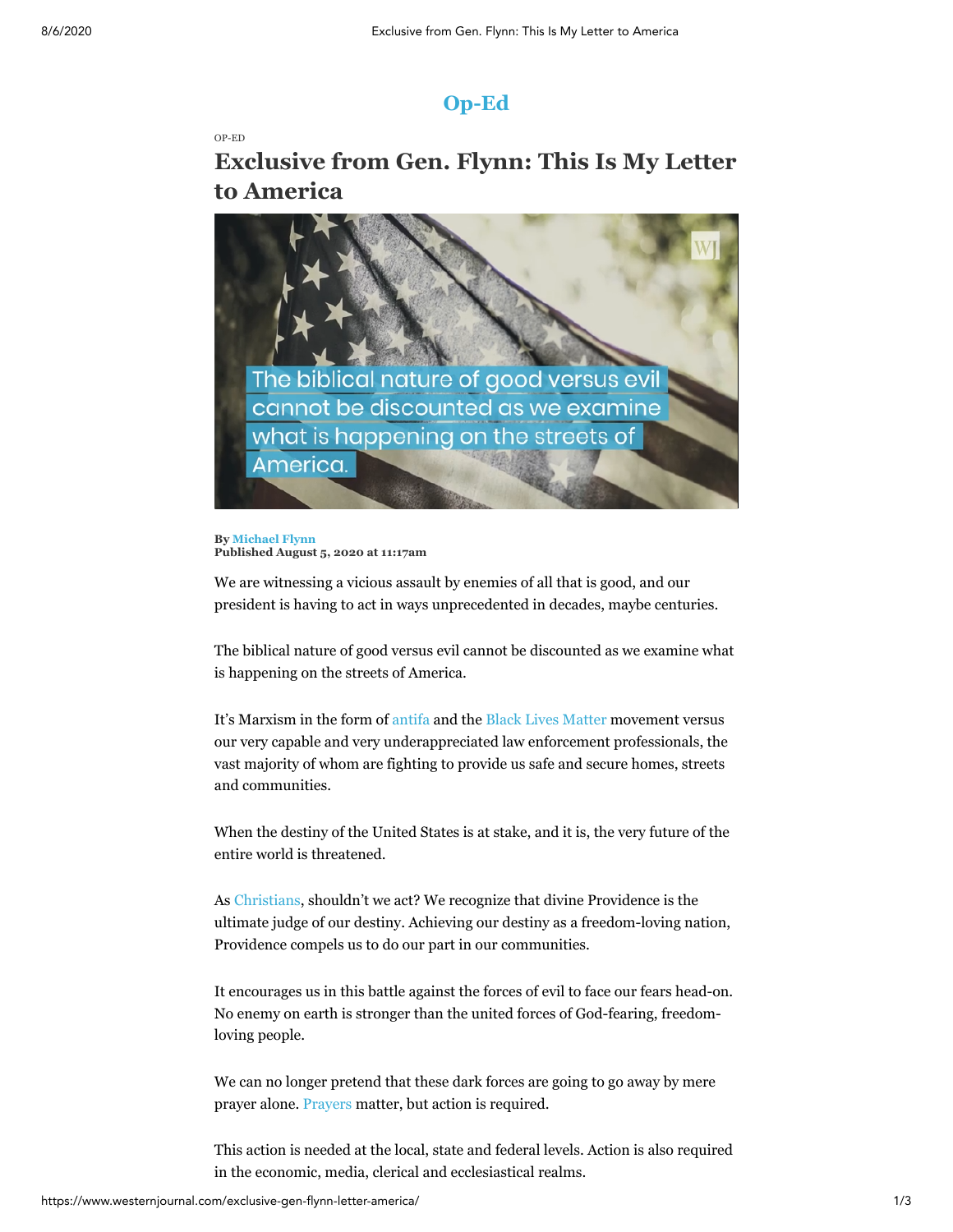8/6/2020 Exclusive from Gen. Flynn: This Is My Letter to America

Decide how you can act within your abilities. Stand up and state your beliefs. Be proud of who you are and what you stand for. And face, head-on, those community "leaders" who are willing to allow dark forces to go beyond peaceful protests and destroy and violate your safety and security.



Churches and houses of worship must return to normal. We invite everyone of goodwill to not shirk their responsibilities and instead act in a fraternal fashion. If for no other reason or with no other ability, act in a spirit of charity.

We cannot disrespect or disregard natural law along with our own religious liberties and freedoms.

I am witnessing elderly people lose their connection to all that is good in their lives: connections to their faith, their families and their individual freedoms, especially the simple act of [attending church,](https://www.westernjournal.com/john-macarthur-issues-stark-reminder-church-christ-not-caesar-head-church/) something they've been doing for decades.

Let us not be intimidated or fear those who cry out that we are in the minority; we are not.

Good is always more powerful and will prevail over evil.

However, evil will succeed for a time when good people are divided from each other and their personal lives — children away from their teachers, preachers from their congregations, customers from their local businesses.

America will never give in to evil. Americans work together to solve problems.

We do not and should not ever allow anarchy and the evil forces behind it to operate on any street in our nation.

No one should have to fear for their very life because some dark, disturbed force is challenged by the very essence of what America stands for.

We are "one nation under God" and it is our [individual liberties](https://www.westernjournal.com/de-blasio-trashes-1st-amend-says-protests-church-apples-oranges/) that make us strong, not liberties given to our government. Our government has no liberty unless and until "we the people" say so.

God bless America and let's stand by everything that was and is good in our lives, in our communities and in our country.

Otherwise, America as the true North Star for humanity will cease to exist as we know it.